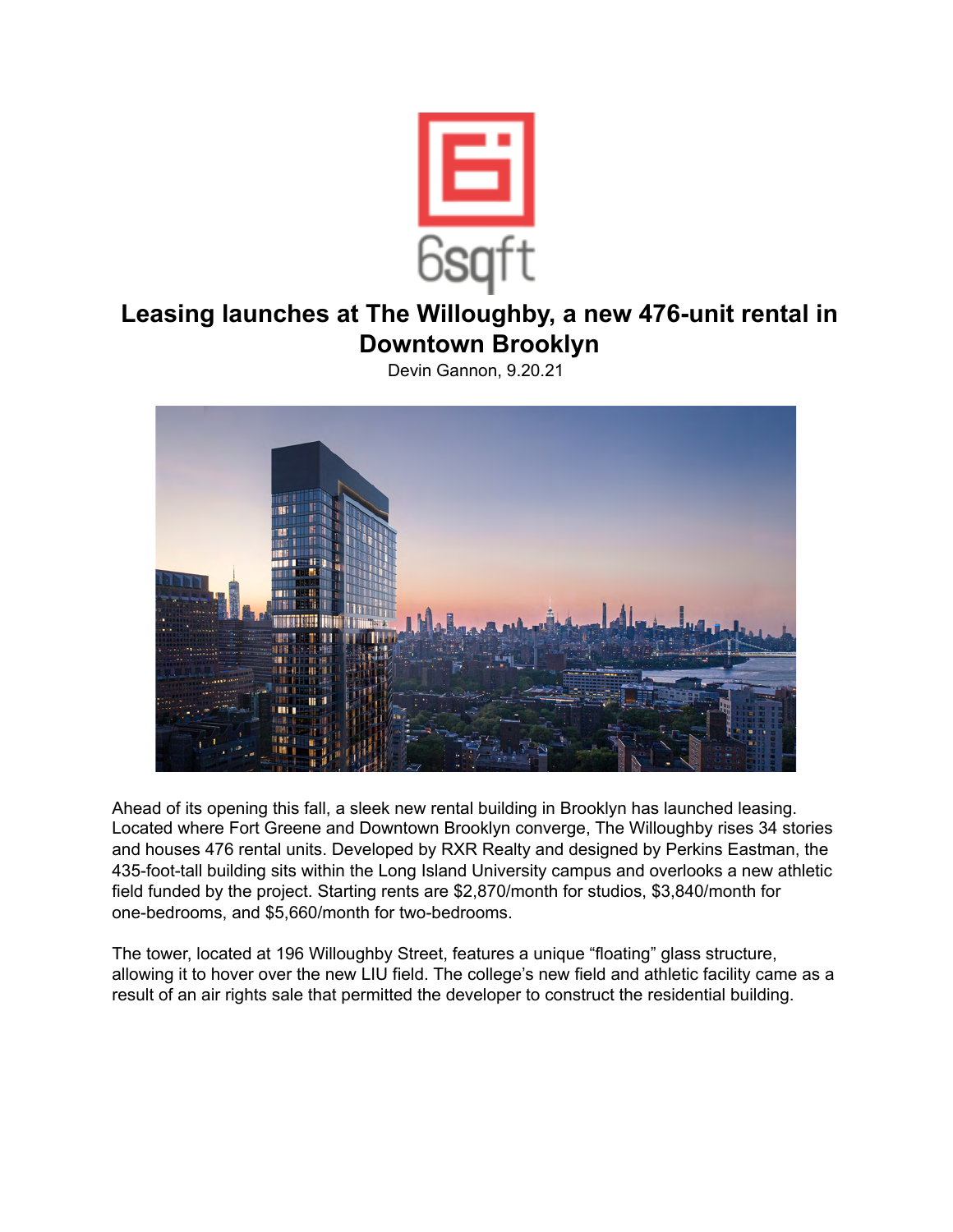

The Willoughby has a total of 476 apartments, offering a mix of studios, one-, and two-bedroom units; 30 percent of the apartments are rent-stabilized and available to middle-income New Yorkers. According to CityRealty, the median rental price for apartments in Downtown Brooklyn is \$3,802/month.

Residences, which have interiors designed by Durukan Design, have stainless steel appliances, high-end finishes, and in-unit washer-dryers.

"The Willoughby is truly a one-of-a-kind development that blends the best of Brooklyn's signature Fort Greene and Downtown Brooklyn neighborhoods while delivering luxury housing to the most sought after address in the borough," Joanne Minieri, senior executive vice president, chief operating officer of development and construction for RXR Realty, said.